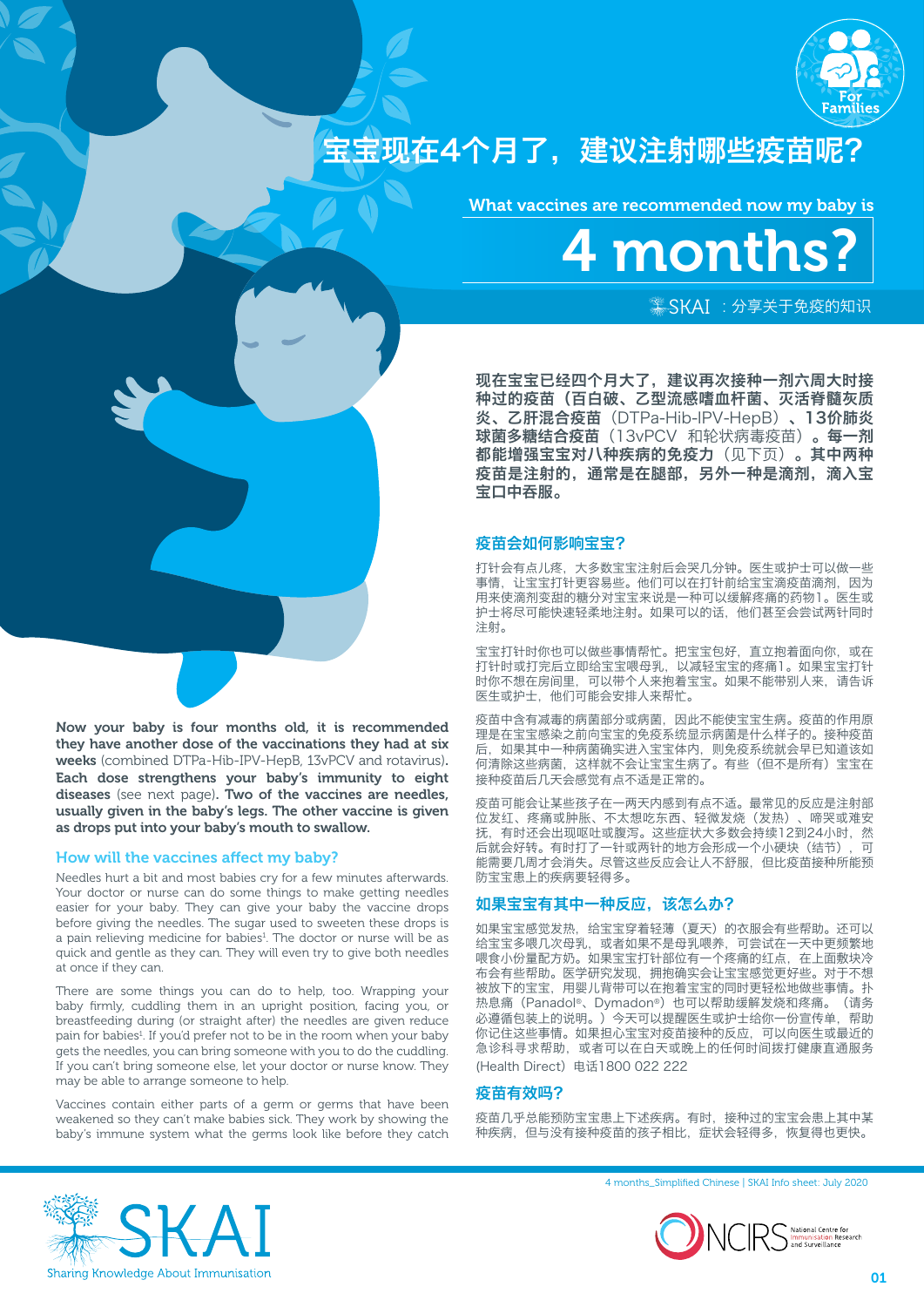them. After having a vaccine, if one of those germs does get into the baby's body, the immune system will already know how to clear the germs away so they don't make the baby sick. It is normal for some (but not all) babies to feel a little unwell for a few days after they've had a vaccine.

Vaccines can make some children feel a little unwell for a day or two. The most common reactions are redness, soreness or swelling where the needles went in, not wanting to eat very much, mild fever (temperature), grizzly or unsettled behaviour and sometimes vomiting or diarrhoea. Most of these symptoms last between 12 and 24 hours and then get better. Sometimes a small hard bump (nodule) develops in the spot where one or both of the needles went in, and this can take a few weeks to go away. Although these reactions can be unpleasant, they are a lot less serious than the diseases vaccinations protect babies from.

## What can I do if my child gets one of these reactions?

If your baby feels hot, it can help to dress them in light (summer) clothes and offer lots of extra breastfeeds or, if your baby isn't breastfed, lots of small formula feeds through the day. If your baby has a sore, red spot where the needle went in, it can help to put a cool cloth on it. Research has found that cuddles really do make babies feel better. Using a baby sling makes it easier to get things done while cuddling a baby who doesn't want to be put down. Paracetamol (Panadol®, Dymadon®) can help ease a fever and relieve soreness. (Follow the instructions on the packet.) You can remind your doctor or nurse to give you a leaflet to help you remember these things today. If you are worried about your baby's reaction to a vaccination, you can get help from your doctor, or the nearest emergency department, or call Health Direct on 1800 022 222 at any time of the day or night.

#### Do vaccines work?

Vaccines almost always prevent babies from getting the diseases described below. Sometimes babies who have been vaccinated catch one of the diseases but they usually get much milder symptoms and recover more quickly than children who haven't had the vaccine.

### What are the diseases these vaccines protect my baby from?

These vaccines protect babies from diphtheria, tetanus, pertussis, Hib, polio, hepatitis B, pneumococcus and rotavirus. You may not have heard of them because they are less common than they were before vaccines were available in Australia but children can still get these diseases, especially if they aren't vaccinated.

#### Are the diseases serious?

Diphtheria is a serious disease that can cause a membrane (or skin) to grow over a child's throat and stop them from breathing. Diphtheria is very rare in Australia now, but the vaccine is still used to protect children from catching diphtheria from people who have travelled to places where it is more common<sup>2</sup>.

Tetanus (sometimes called lockjaw) affects all the muscles in the body, including the ones used for breathing. The germ that causes it lives in the soil, which means children can get it through a cut, a burn, a bite or even a prick<sup>2</sup>.

Pertussis is usually called whooping cough. It spreads very easily from one person to another through the air when someone who has it coughs or sneezes. The germ that causes it irritates the airways causing coughing fits that can be very severe. Small babies can die from whooping cough<sup>2</sup>.

### 这些疫苗可以预防宝宝患上哪些疾病?

这些疫苗可预防宝宝患上白喉、破伤风、百日咳、乙型流感嗜血杆菌、脊 髓灰质炎、乙型肝炎、肺炎球菌和轮状病毒。你可能没有听说过这些疾 病,因为它们已经不像澳大利亚还没有这些疫苗时那么常见了,但儿童仍 可能会患上这些疾病,特别是如果没有接种疫苗的话。

## 这些疾病严重吗?

白喉是一种严重的疾病,会导致孩子的咽喉生出粘膜(或皮)并阻碍呼 吸。白喉现在在澳大利亚非常罕见,但该疫苗仍在使用,以预防儿童从曾 去过白喉更常见的地方的人身上感染白喉2。

破伤风(有时称为牙关紧闭症)会影响身上所有肌肉,包括用于呼吸的肌 肉。引起破伤风的病菌生活在土壤中,这意味着儿童可能通过割伤、烧 伤、咬伤甚至是刺伤而感染2。

百日咳通常被称为哮咳。在患病者咳嗽或打喷嚏时,很容易就会经由空气 从一个人传播给另一个人。引起百日咳的病菌会刺激呼吸道引起咳嗽发 作,且可能非常严重。小婴儿可能会因哮咳而死亡2。

乙型流感嗜血杆菌可引起多种严重疾病,包括脑部肿胀(脑膜炎)、血液 中毒(败血症)、咽喉肿胀和肺部感染(肺炎)。婴儿可能会因乙型流感 嗜血杆菌引起的疾病而死亡,而幸存者则往往会有脑损伤。乙型流感嗜血 杆菌就像普通感冒一样在人与人之间传播2。

脊髓灰质炎可导致四肢肌肉麻痹,还可能会影响呼吸肌和心脏。该病在澳 大利亚很罕见,但在附近一些国家更常见。儿童如果将被有该病(但可能 还没有生病)的人碰过的手或玩具放进嘴里会感染脊髓灰质炎2。

乙型肝炎是一种肝脏感染,通常在刚感染时甚至不会让孩子生病。即使最 初没有任何体征,但乙型肝炎却可能导致今后患上严重的肝脏疾病,包括 肝癌。乙型肝炎通常会在患者甚至完全不知情的情况下从一个人传播给另 一个人2。

肺炎球菌是一种可导致大脑周围肿胀(脑膜炎)、肺部感染(肺炎)或其 他严重疾病的病菌。此病就像感冒一样在儿童之间互相传染。。

轮状病毒可导致腹泻和呕吐(胃肠炎),往往使孩子病得非常重,以至于 不得不住院治疗。儿童如果将被有该病毒的人(但可能还没有生病)碰过 的东西放进嘴里会感染该病2。

#### 听说疫苗会有严重的副作用。是真的吗?

严重的副作用可能会发生,但非常罕见。在接种疫苗后的几天内,每 3000名儿童中约有一名会出现热性惊厥2(抽风或抽搐)。当孩子的体 温突然升高(发烧)时可能会发生这种情况。当孩子体温不再上升时,就 会停止。当幼儿患上会导致发烧的疾病(如感冒)时会比接种疫苗后更常 出现热性惊厥。有这种反应的孩子通常很快就会恢复,且没有任何长期影 响2。

接种轮状病毒疫苗(滴剂)的每一百万(1,000,000)个儿童中约有59 人会患上导致肠道阻塞的严重疾病(称为肠套叠)2。患有该病的宝宝会 看起来病得非常严重,通常肚子会有间歇性的剧烈疼痛。宝宝可能会呕 吐,而且通常会看起来脸色苍白、虚弱或困倦。有这些体征的孩子需要赶 快去医院,以便获得帮助让他们好转起来。肠套叠是非常罕见的。

大约百万(1,000,000)分之一的儿童会对其中某种疫苗中的某种成分 有严重的过敏反应(称为过敏症) 2。如果有这种反应, 通常会在你和孩 子离开诊所前发生。医务人员是接受过相关培训的,会帮助有这种反应的 儿童快速恢复。过敏症很可怕,但极为罕见。

持续超过几小时或几天的副作用极为罕见,所占比例不到接种儿童的百 万(1,000,000)分之一2。如果你担心宝宝,可以向医生或最近的急诊 科寻求帮助或拨打健康直通服务 (Health Direct)电话1800 022 222

#### 在哪里可以获得更多信息?

如果想要获得更多信息,了解儿童疫苗接种或疫苗接种可预防儿童患上哪 些疾病,你可以:

- · 访问SKAI网站: talkaboutimmunisation.org.au
- •或者在下面空白处写下你的问题,在见医生或护士时询问他们。



4 months\_Simplified Chinese | SKAI Info sheet: July 2020